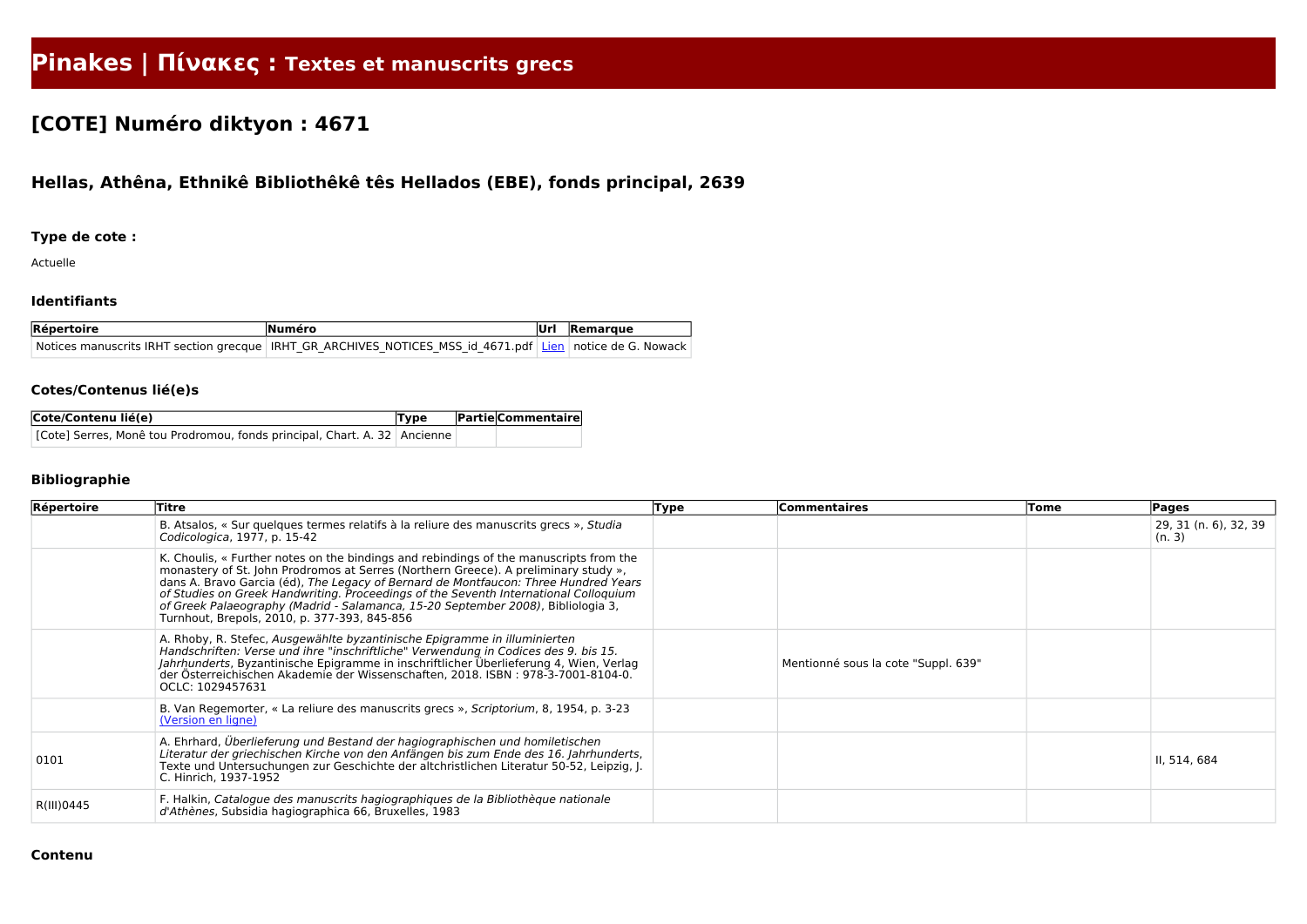| Numéro | <b>-olios</b> | <b>Siècle</b> | <b>Date</b> | <b>Principal</b><br><b>Support</b> | <b>Remarque</b> | Copistes, Possesseurs & Autres Révision |  |
|--------|---------------|---------------|-------------|------------------------------------|-----------------|-----------------------------------------|--|
|        |               |               |             |                                    |                 |                                         |  |

#### **Témoins (24)**

| Folios   | <b>Auteur</b> | <b>Oeuvre</b>                                                                                                         | <b>Identifiant</b>         | Recension<br><b>BHG</b><br>ou partie | Date Lit. | Siècle        | Date | Commentaire | Contenu | Rev.           | <b>Biblio.</b> |
|----------|---------------|-----------------------------------------------------------------------------------------------------------------------|----------------------------|--------------------------------------|-----------|---------------|------|-------------|---------|----------------|----------------|
| $002-9$  | Hagiographica | Barbara v. m.<br>(cum Iuliana)<br>Heliopoli (S.),<br>Passio<br>metaphrastica                                          | • BHG 0216                 | 0216                                 |           | 15            | 1426 |             |         | · Bollandistes |                |
| 009v-85  | Hagiographica | Sabas mon. in<br>Palaestina (S.),<br>Vita<br>metaphrastica                                                            | ● BHG 1609                 | 1609                                 |           | 15            | 1426 |             |         | · Bollandistes |                |
| 085-107  | Hagiographica | Nicolaus ep.<br>Myrensis (S.),<br>Vita<br>metaphrastica                                                               | • BHG 1349                 | 1349                                 |           | <sup>15</sup> | 1426 |             |         | · Bollandistes |                |
| 107-118  | Hagiographica | Ambrosius ep.<br>Mediolanensis<br>(S.), Vita<br>metaphrastica                                                         | ● BHG 0069                 | 0069                                 |           | 15            | 1426 |             |         | · Bollandistes |                |
| 118-123  | Hagiographica | Patapius<br>anachoreta CP.<br>(S.), Vita<br>metaphrastica                                                             | • BHG 1424                 | 1424                                 |           | <b>15</b>     | 1426 |             |         | · Bollandistes |                |
| 123-149  | Hagiographica | Menas,<br>Hermogenes et<br>Eugraphus mm.<br>Alexandriae<br>(SS.), Passio<br>metaphrastica                             | • BHG 1271                 | 1271                                 |           | <sup>15</sup> | 1426 |             |         | · Bollandistes |                |
| 149-185  | Hagiographica | Daniel stylita in<br>Anaplo (S.), Vita<br>metaphrastica                                                               | $\bullet$ BHG<br>0490-490b | 0490                                 |           | 15            | 1426 |             |         | · Bollandistes |                |
| 185-211  | Hagiographica | Spyridon ep.<br>Trimithuntis in<br>Cypro (S.),<br>Passio<br>metaphrastica                                             | ● BHG 1648                 | 1648                                 |           | 15            | 1426 |             |         | · Bollandistes |                |
| 211-232  | Hagiographica | Eustratius,<br>Auxentius et<br>soc. mm. in<br>Armenia (SS.),<br>Passio (a<br>Metaphrasta in<br>menologium<br>inserta) | ● BHG 0646                 | 0646                                 |           | <sup>15</sup> | 1426 |             |         | · Bollandistes |                |
| 234-260v | Hagiographica | Thyrsus,<br>Leucius et<br>Callinicus mm.<br>Nicomediae<br>(SS.), Passio<br>metaphrastica                              | $\bullet$ BHG<br>1845-1846 | 1845-1846                            |           | <sup>15</sup> | 1426 |             |         | · Bollandistes |                |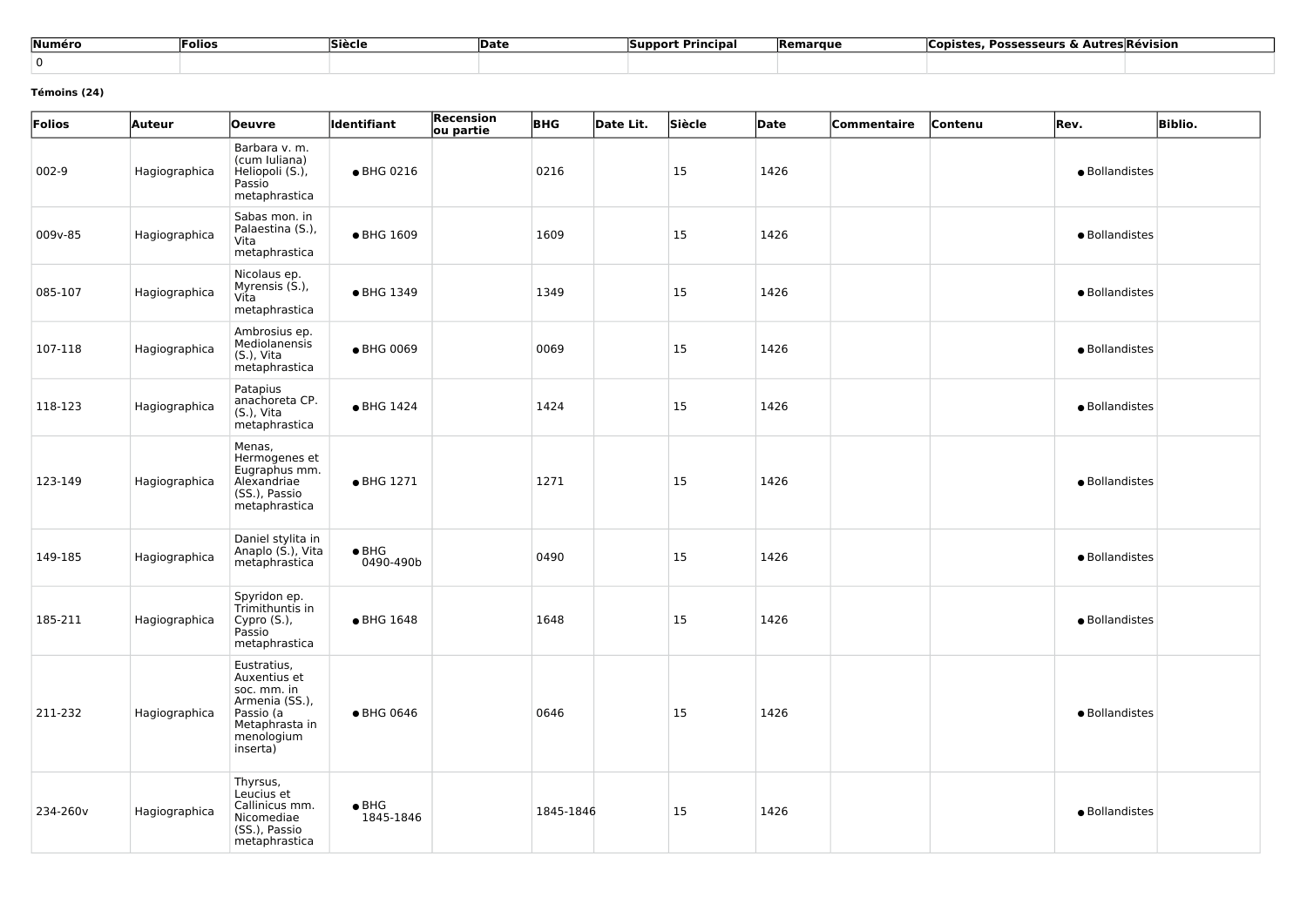| Folios    | Auteur        | <b>Oeuvre</b>                                                                                    | <b>Identifiant</b>          | <b>Recension</b><br>ou partie | <b>BHG</b> | Date Lit. | Siècle        | Date | Commentaire | Contenu | Rev.           | <b>Biblio.</b>       |
|-----------|---------------|--------------------------------------------------------------------------------------------------|-----------------------------|-------------------------------|------------|-----------|---------------|------|-------------|---------|----------------|----------------------|
| 260v-268v | Hagiographica | Eleutherius (ep.<br>Illyrici) m. (cum<br>Anthia matre)<br>Romae (SS.),<br>Laudatio               | $\bullet$ BHG<br>0571-0571b |                               | 0571       |           | 15            | 1426 |             |         | · Bollandistes |                      |
| 268v-284  | Hagiographica | Daniel propheta<br>et pueri tres<br>$(S\dot{S}.),$<br>Commentarius<br>metaphrasticus             | ● BHG 0485                  |                               | 0485       |           | 15            | 1426 |             |         | · Bollandistes |                      |
| 284-297v  | Hagiographica | Sebastianus et<br>soc. mm.<br>Romae (SS.),<br>Passio<br>decurtata                                | ● BHG 1620                  |                               | 1620       |           | 15            | 1426 |             |         | · Bollandistes | $\bullet$ R(III)0445 |
| 297v-305v | Hagiographica | Bonifatius m.<br>Tarsi (S.),<br>Passio<br>metaphrastica                                          | $\bullet$ BHG<br>0281-0282  |                               | 0281-0282  |           | 15            | 1426 |             |         | · Bollandistes |                      |
| 305v-314  | Hagiographica | Ignatius ep.<br>Antiochenus m.<br>(S.), Passio<br>metaphrastica                                  | • BHG 0815                  |                               | 0815       |           | 15            | 1426 |             |         | · Bollandistes |                      |
| 314-320v  | Hagiographica | Iuliana v. m.<br>Nicomediae<br>(S.), Passio<br>metaphrastica                                     | • BHG 0963                  |                               | 0963       |           | 15            | 1426 |             |         | · Bollandistes |                      |
| 320v-338v | Hagiographica | Anastasia<br>uidua, Agape,<br>Irene et Chione<br>vv. mm. Romae<br>(SS.), Passio<br>metaphrastica | ● BHG 0082                  |                               | 0082       |           | 15            | 1426 |             |         | · Bollandistes |                      |
| 338v-342v | Hagiographica | Martyres X in<br>Creta (SS.),<br>Passio<br>metaphrastica                                         | • BHG 1197                  |                               | 1197       |           | <b>15</b>     | 1426 |             |         | · Bollandistes |                      |
| 342v-363  | Hagiographica | Eugenia v.<br>Alexandrina m.<br>Romae (S.),<br>Passio<br>metaphrastica                           | ● BHG 0608                  |                               | 0608       |           | <sup>15</sup> | 1426 |             |         | · Bollandistes |                      |
| 363v-375  | Hagiographica | Theodorus<br>graptus conf.<br>$(S1)$ , Vita<br>metaphrastica                                     | • BHG 1746                  |                               | 1746       |           | 15            | 1426 |             |         | · Bollandistes | $\bullet$ R(III)0445 |
| 375-397v  | Hagiographica | Indus et Domna<br>cum soc. mm.<br>Nicomediae<br>(SS.), Passio<br>metaphrastica                   | ● BHG 0823                  |                               | 0823       |           | <sup>15</sup> | 1426 |             |         | · Bollandistes |                      |